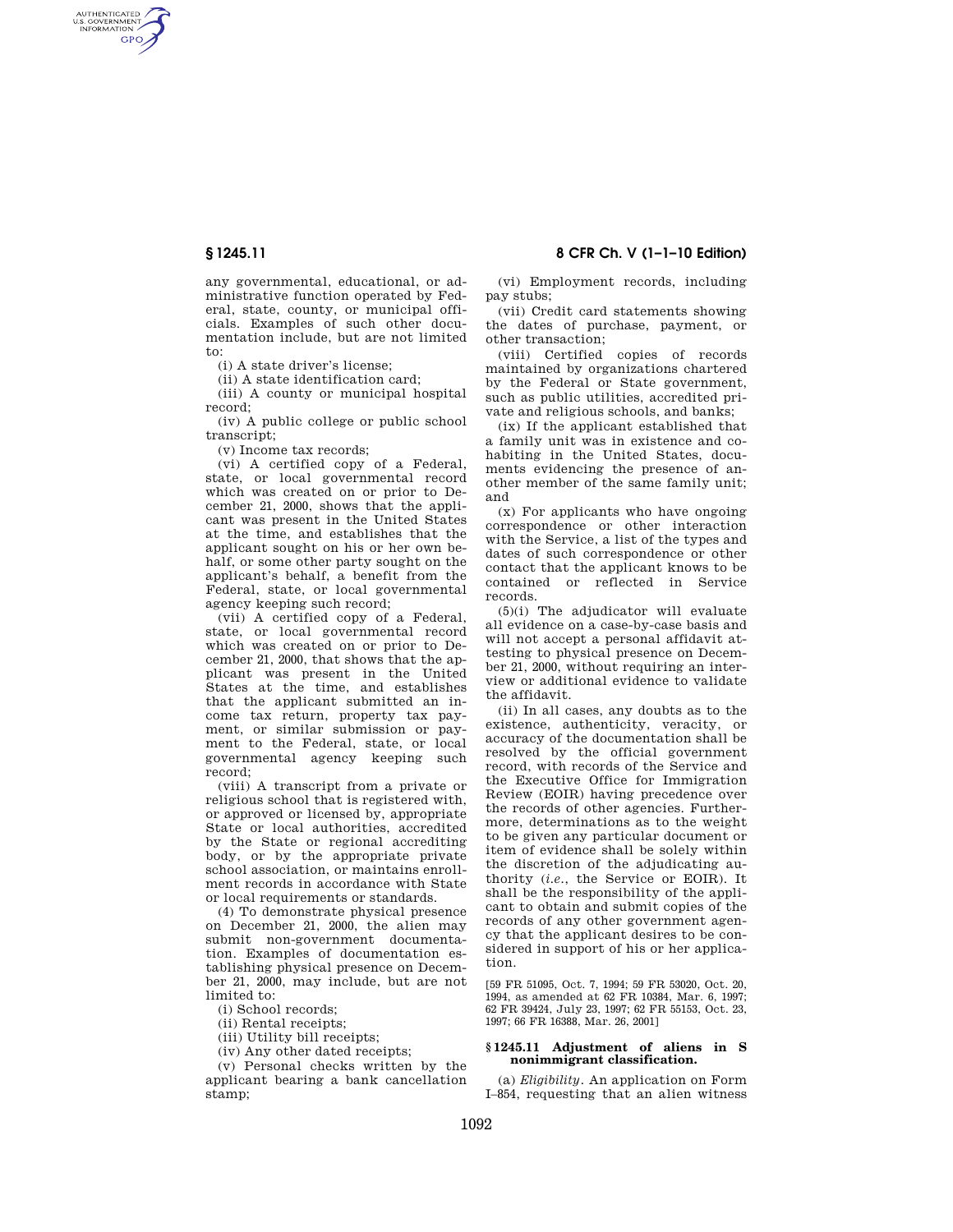## **Executive Office for Immigration Review, Justice § 1245.11**

or informant in S nonimmigrant classification be allowed to adjust status to that of lawful permanent resident, may only be filed by the federal or state law enforcement authority (''LEA'') (which shall include a federal or state court or a United States Attorney's Office) that originally requested S classification for the alien. The completed application shall be filed with the Assistant Attorney General, Criminal Division, Department of Justice, who will forward only properly certified applications to the Commissioner, Immigration and Naturalization Service, for approval. Upon receipt of an approved Form I–854 allowing the S nonimmigrant to adjust status to that of lawful permanent resident, the alien may proceed to file with that Form, Form I–485, Application to Register Permanent Residence or Adjust Status, pursuant to the following process.

(1) *Request to allow S nonimmigrant to apply for adjustment of status to that of lawful permanent resident.* The LEA that requested S nonimmigrant classification for an S nonimmigrant witness or pursuant  $101(a)(15)(S)$  of the Act may request that the principal S nonimmigrant be allowed to apply for adjustment of status by filing Form I–854 with the Assistant Attorney General, Criminal Division, in accordance with the instructions on, or attached to, that form and certifying that the alien has fulfilled the terms of his or her admission and classification. The same Form I–854 may be used by the LEA to request that the principals nonimmigrant's spouse, married and unmarried sons and daughters, regardless of age, and parents who are in derivative S nonimmigrant classification and who are qualified family members as described in paragraph (b) of this section similarly be allowed to apply for adjustment of status pursuant to section  $101(a)(15)(S)$  of the Act.

(2) *Certification.* Upon receipt of an LEA's request for the adjustment of an alien in S nonimmigrant classification on Form I–854, the Assistant Attorney General, Criminal Division, shall review the information and determine whether to certify the request to the Commissioner in accordance with the instructions on the form.

(3) *Submission of requests for adjustment of status to the Commissioner.* No application by an LEA on Form I–854 requesting the adjustment to lawful permanent resident status of an S nonimmigrant shall be forwarded to the Commissioner unless first certified by the Assistant Attorney General, Criminal Division.

(4) *Decision on request to allow adjustment of S nonimmigrant.* The Commissioner shall make the final decision on a request to allow an S nonimmigrant to apply for adjustment of status to lawful permanent resident.

(i) In the event the Commissioner decides to deny an application on Form I– 854 to allow an S nonimmigrant to apply for adjustment of status, the Assistant Attorney General, Criminal Division, and the relevant LEA shall be notified in writing to that effect. The Assistant Attorney General, Criminal Division, shall concur in or object to that decision. Unless the Assistant Attorney General, Criminal Division, objects within 7 days, he or she shall be deemed to have concurred in the decision. In the event of an objection by the Assistant Attorney General, Criminal Division, the matter will be expeditiously referred to the Deputy Attorney General for a final resolution. In no circumstances shall the alien or the relevant LEA have a right of appeal from any decision to deny.

(ii) Upon approval of the request on Form I–854, the Commissioner shall forward a copy of the approved form to the Assistant Attorney General and the S nonimmigrant, notifying them that the S nonimmigrant may proceed to file Form I–485 and request adjustment of status to that of lawful permanent resident, and that, to be eligible for adjustment of status, the nonimmigrant must otherwise:

(A) Meet the requirements of paragraph (b) of this section, if requesting adjustment as a qualified family member of the certified principal S nonimmigrant witness or informant;

(B) Be admissible to the United States as an immigrant, unless the ground of inadmissibility has been waived;

(C) Establish eligibility for adjustment of status under all provisions of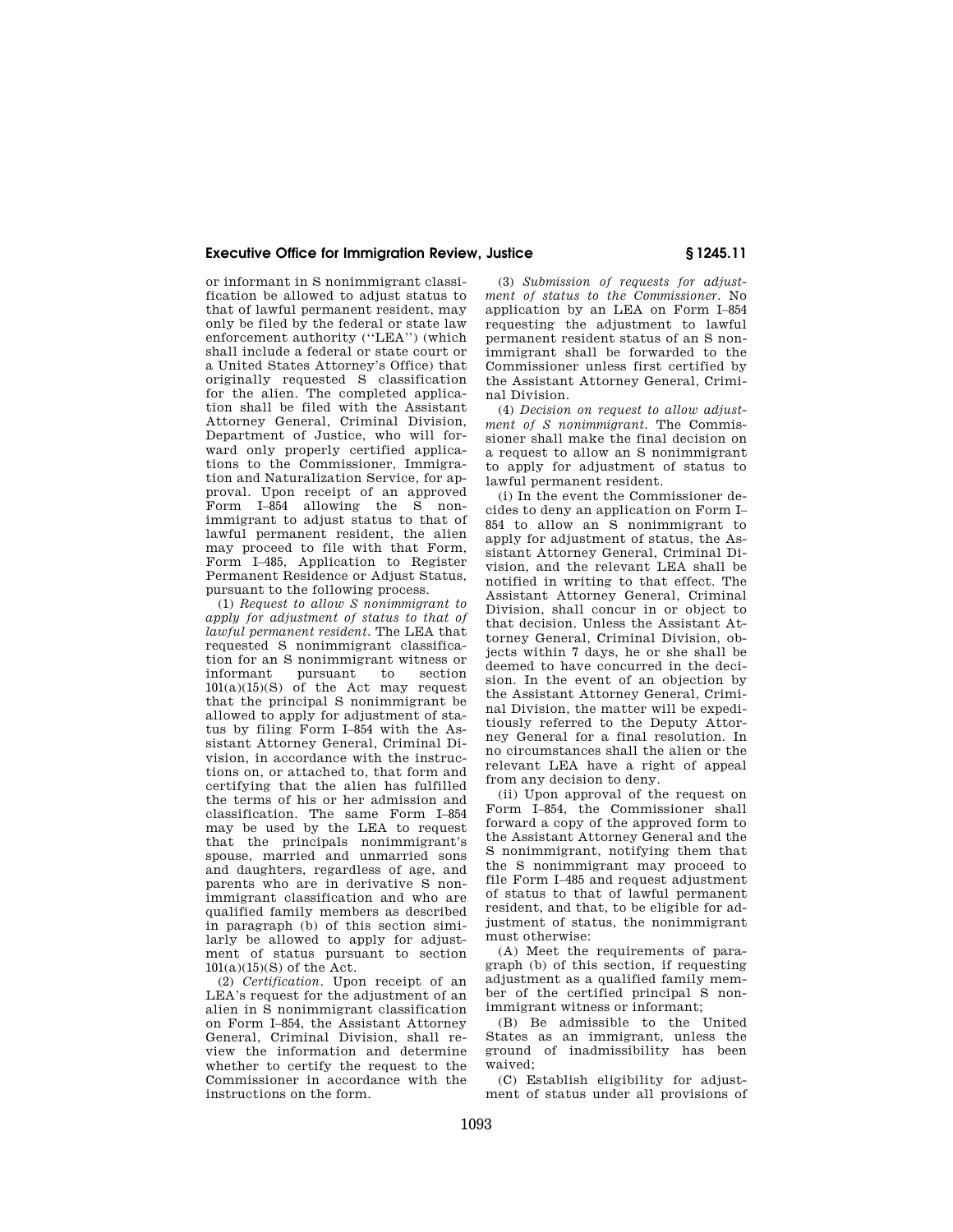section 245 of the Act, unless the basis for ineligibility has been waived; and

(D) Properly file with his or her Form I–485, Application to Register Permanent Residence or Adjust Status, the approved Form I–854.

(b) *Family members*—(1) *Qualified family members.* A qualified family member of an S nonimmigrant includes the spouse, married or unmarried son or daughter, or parent of a principal S nonimmigrant who meets the requirements of paragraph (a) of this section, provided that:

(i) The family member qualified as the spouse, married or unmarried son or daughter, or parent (as defined in section 101(b) of the Act) of the principal S nonimmigrant when the family member was admitted as or granted a change of status to that of a nonimmigrant under section  $101(a)(15)(S)$ of the Act;

(ii) The family member was admitted in S nonimmigrant classification to accompany, or follow to join, the principal S–5 or S–6 alien pursuant to the LEA's request;

(iii) The family member is not inadmissible from the United States as a participant in Nazi persecution or genocide as described in section  $212(a)(3)(E)$  of the Act;

(iv) The qualifying relationship continues to exist; and

(v) The principal alien has adjusted status, has a pending application for adjustment of status or is concurrently filing an application for adjustment of status under section 101(a)(15)(S) of the Act.

(vi) Paragraphs  $(b)(1)(iv)$  and  $(v)$  of this section do not apply if the alien witness or informant has died and, in the opinion of the Attorney General, was in compliance with the terms of his or her  $\dot{S}$  classification under section  $245(i)$  (1) and (2) of the Act.

(2) *Other family member.* The adjustment provisions in this section do not apply to a family member who has not been classified as an S nonimmigrant pursuant to a request on Form I–854 or who does not otherwise meet the requirements of paragraph (b) of this section. However, a spouse or an unmarried child who is less than 21 years old, and whose relationship to the principal S nonimmigrant or qualified family

## **§ 1245.11 8 CFR Ch. V (1–1–10 Edition)**

member was established prior to the approval of the principal S nonimmigrant's adjustment of status application, may be accorded the priority date and preference category of the principal S nonimmigrant or qualified family member, in accordance with the provisions of section 203(d) of the Act. Such a spouse or child:

(i) May use the principal S nonimmigrant or qualified member's priority date and category when it becomes current, in accordance with the limitations set forth in sections 201 and 202 of the Act;

(ii) May seek immigrant visa issuance abroad or adjustment of status to that of a lawful permanent resident of the United States when the priority date becomes current for the spouse's or child's country of chargeability under the fourth employmentbased preference classification;

(iii) Must meet all the requirements for immigrant visa issuance or adjustment of status, unless those requirements have been waived;

(iv) Is not applying for adjustment of status under  $101(a)(15)(S)$  of the Act, is not required to file Form I–854, and is not required to obtain LEA certification; and

(v) Will lose eligibility for benefits if the child marries or has his or her twenty-first birthday before being admitted with an immigrant visa or granted adjustment of status.

(c) *Waivers of inadmissibility.* An alien seeking to adjust status pursuant to the provisions of section  $101(a)(15)(S)$  of the Act may not be denied adjustment of status for conduct or a condition that:

(1) Was disclosed to the Attorney General prior to admission; and

(2) Was specifically waived pursuant to the waiver provisions set forth at section  $212(d)(1)$  and  $212(d)(3)$  of the Act.

(d) *Application.* Each S nonimmigrant requesting adjustment of status under section  $101(a)(15)(S)$  of the Act must:

(1) File Form I–485, with the prescribed fee, accompanied by the approved Form I–854, and the supporting documents specified in the instructions to Form I–485 and described in 8 CFR 1245.2. Secondary evidence may be submitted if the nonimmigrant is unable